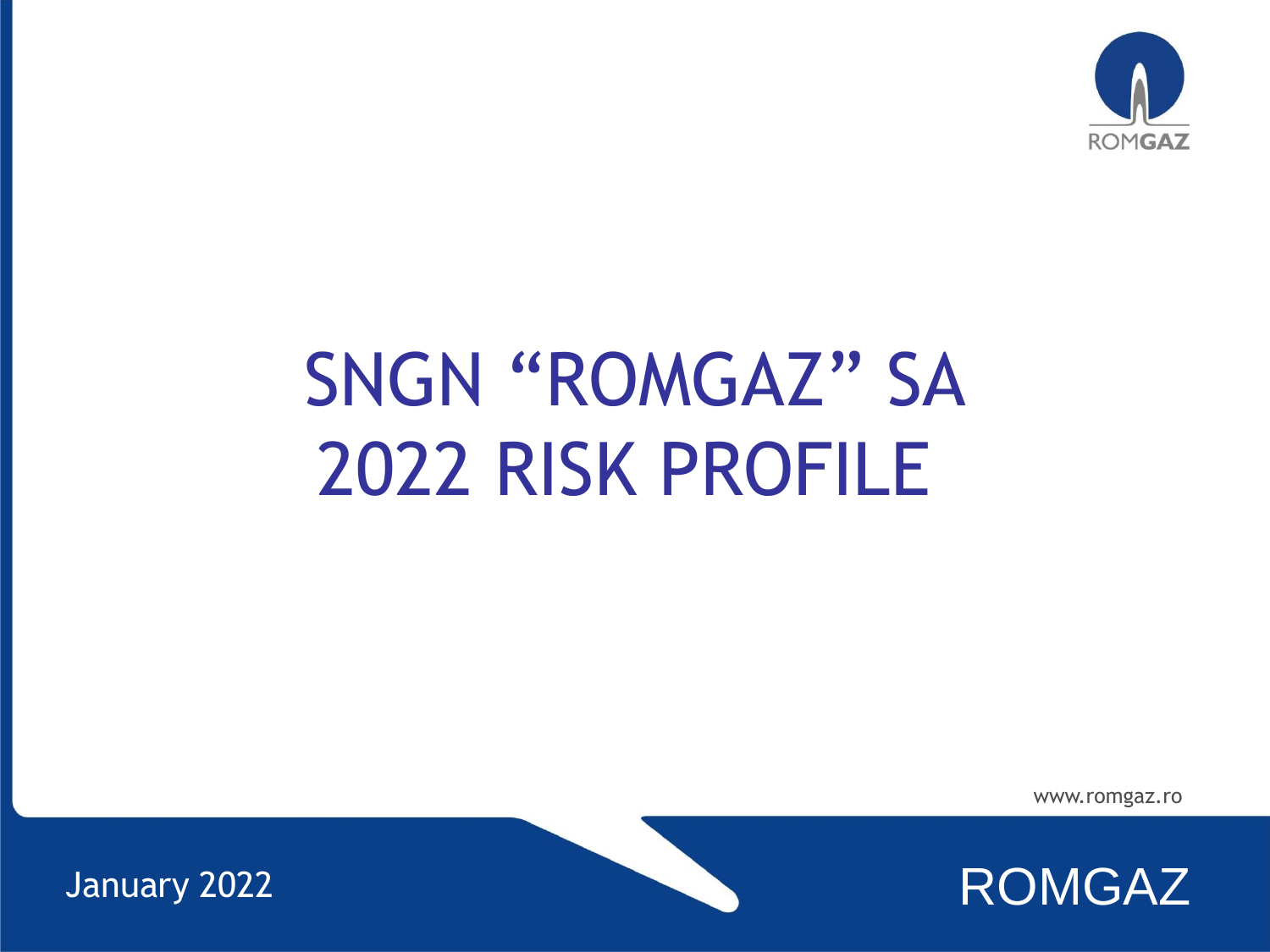

The Risk Profile provides an overall picture of the company in terms of risk.

Pursuant to the Code of Corporate Governance, SNGN "ROMGAZ" SA has the obligation to implement and develop the internal management control system including an effective risk management system.

As part of the development process of the internal management control system, under the risk management process, the Company systematically analyses, at least annually, the risks related to its objectives and activities, prepares treatment plans to limit possible consequences of these risks and appoints the persons responsible for the implementation of such plans. The process targets all activities of the organizational units and all management levels.

www.romgaz.ro

ROMGAZ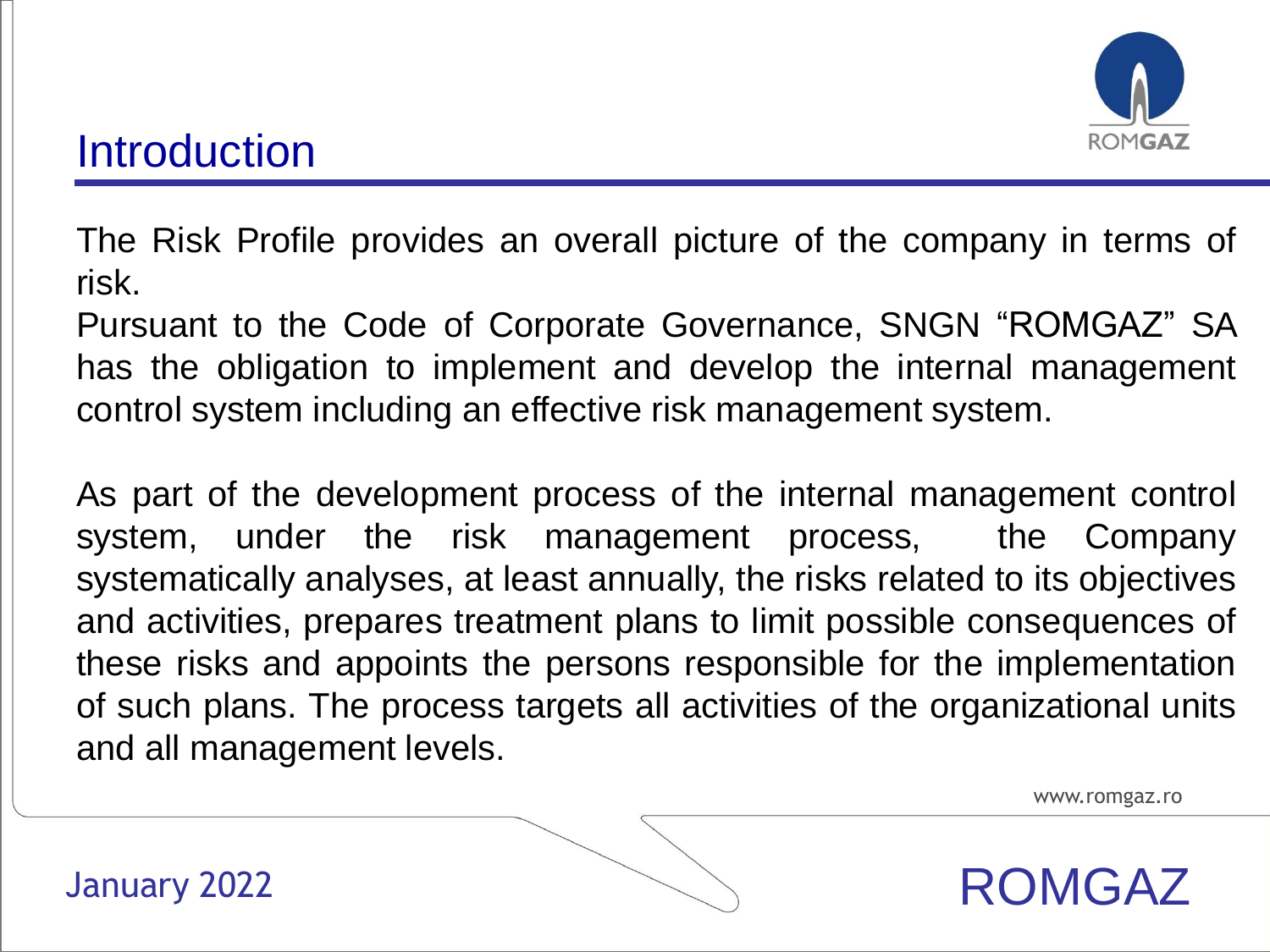

At company level, the risk management system aims at complying with the following provisions:

- Law no. 111/2016 for the approval of GEO no. 109/2011 on corporate governance of public enterprises;
- Law no. 174/2015 for the approval of GEO no. 86/2014 on setting certain reorganization measures at the level of the central public administration and for amending and supplementing certain legislative acts.
- ISO 31010:2011 "Risk Management: Risk Assessment Techniques";
- Order of the General Secretariat of the Government no. 600/2018 on the approval of the Code of Internal Management Control of public enterprises;
- Order of the General Secretariat of the Government no. 201/2016 on the approval of Methodological Rules concerning coordination, methodological guidance and supervision of the implementation and development status of the internal management control system in public enterprises;

www.romgaz.ro

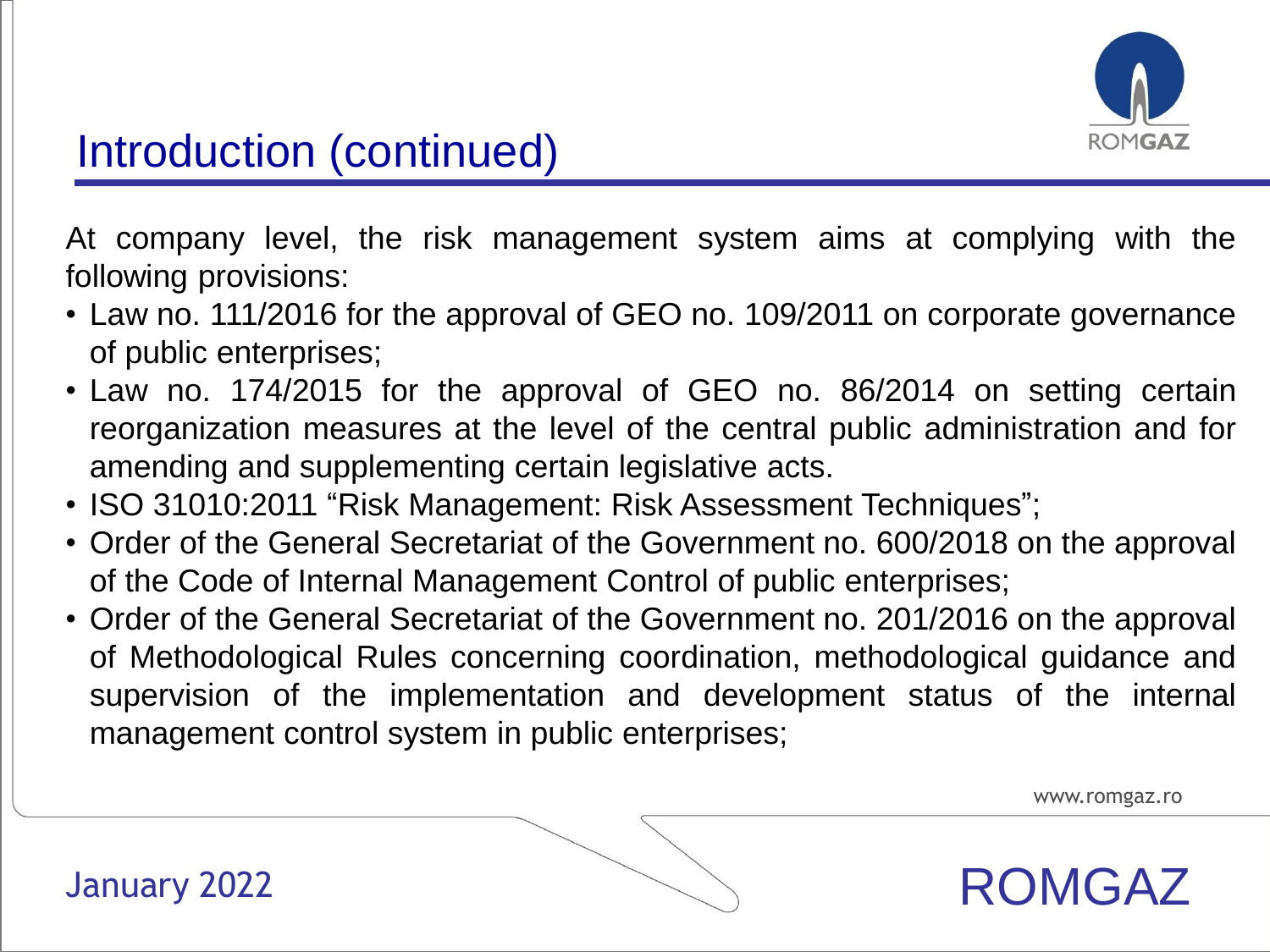

Within Romgaz, risk management is a continuous process targeting all company activity areas and requires the participation of all employees in identification of risks within their area of activity which would prevent them from achieving their goals in order to take the necessary steps in a timely manner.

Identification of risks is closely related to the activities within the specific objectives, the achievement of which could be hindered by materialization of risks.

Strategic objectives are defined at the level of the top management while general and specific objectives are defined by the heads of organizational units together with the subordinated personnel.

www.romgaz.ro

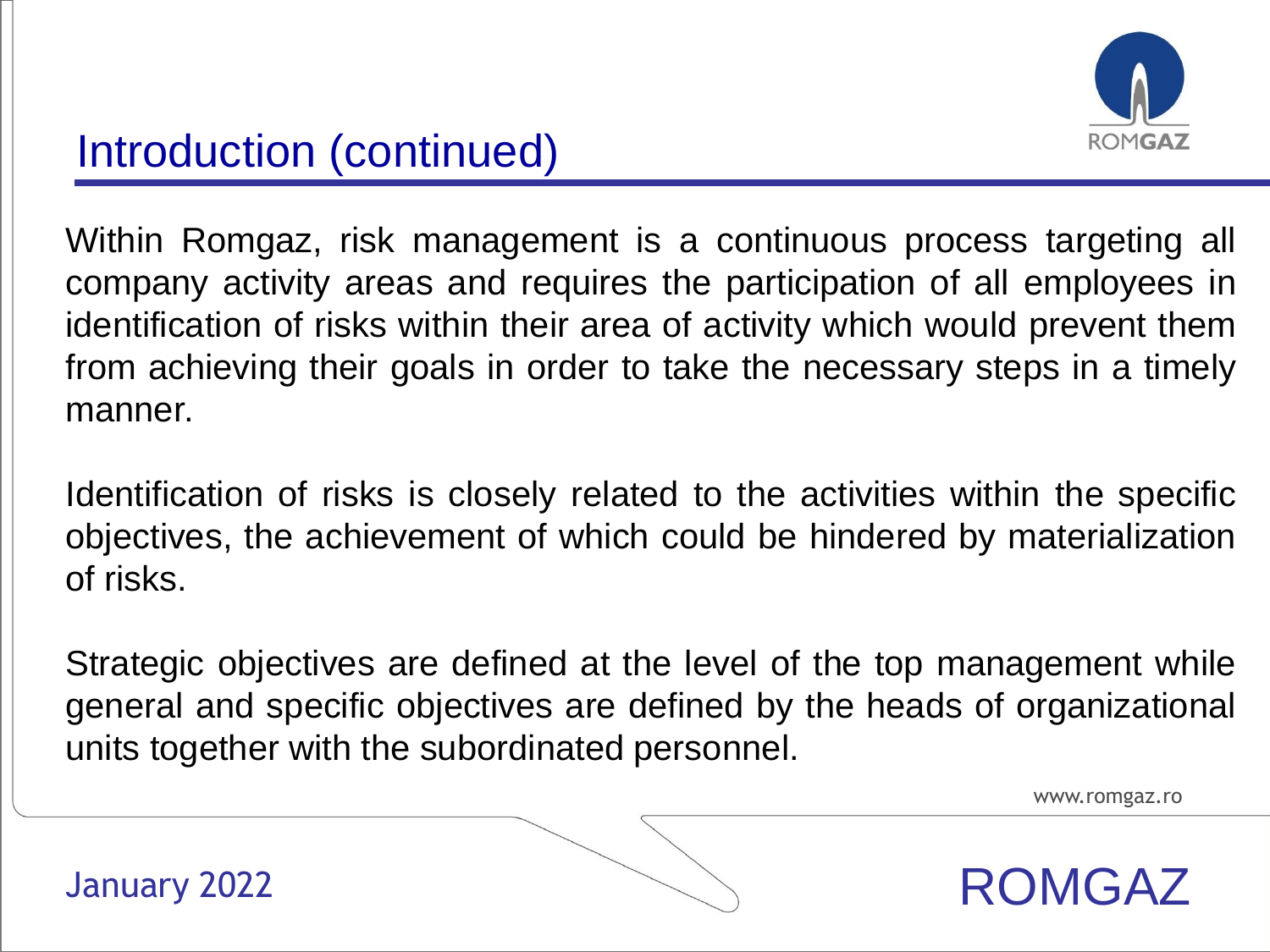

Risk assessment takes into account two key parameters with a measurement scale of the value of such parameters:

- Probability of materialization and
- The impact, namely the effect or consequences of risk materialization.

Risk management methodology establishes a uniform general framework for risk identification, analysis and management at the level of organizational units and provides an instrument to facilitate risk management in a controlled and effective manner in order to achieve the objectives.

www.romgaz.ro

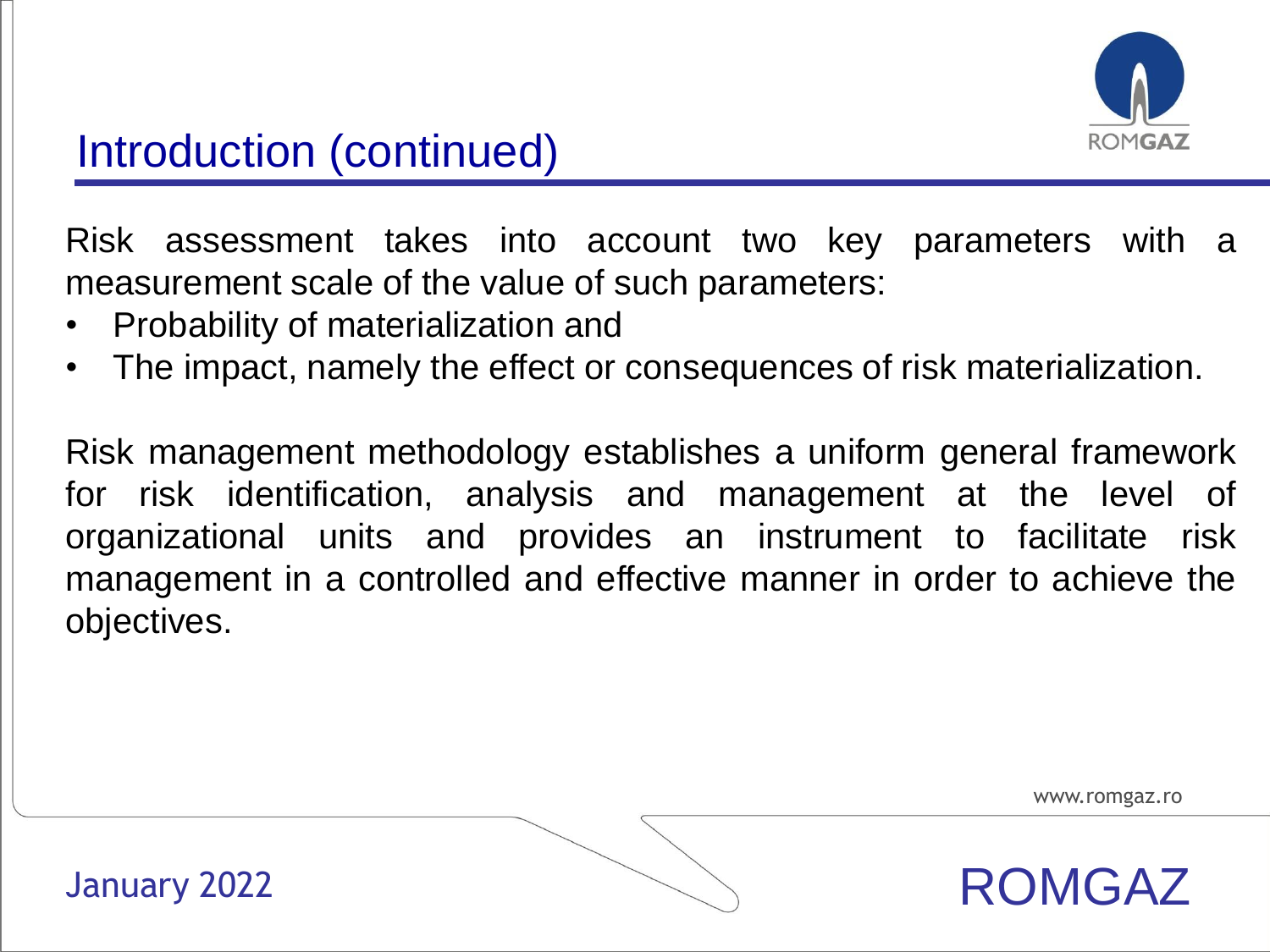

Risk management is performed on 3 levels:

- Lower level: represented by the persons in charge with the risk at the level of organizational units;
- Medium level: represented by structures (risk management committees) that facilitate and coordinate the risk management process and which are established ad hoc whenever necessary in accordance with the legal provisions in force;
- Upper level: represented by the top management (the Monitoring Committee) which approves the risk reports in accordance with the risk appetite and company objectives and actually leads the process when necessary by analysing, assessing and treating the risks that may have a significant impact on achieving company objectives.

www.romgaz.ro

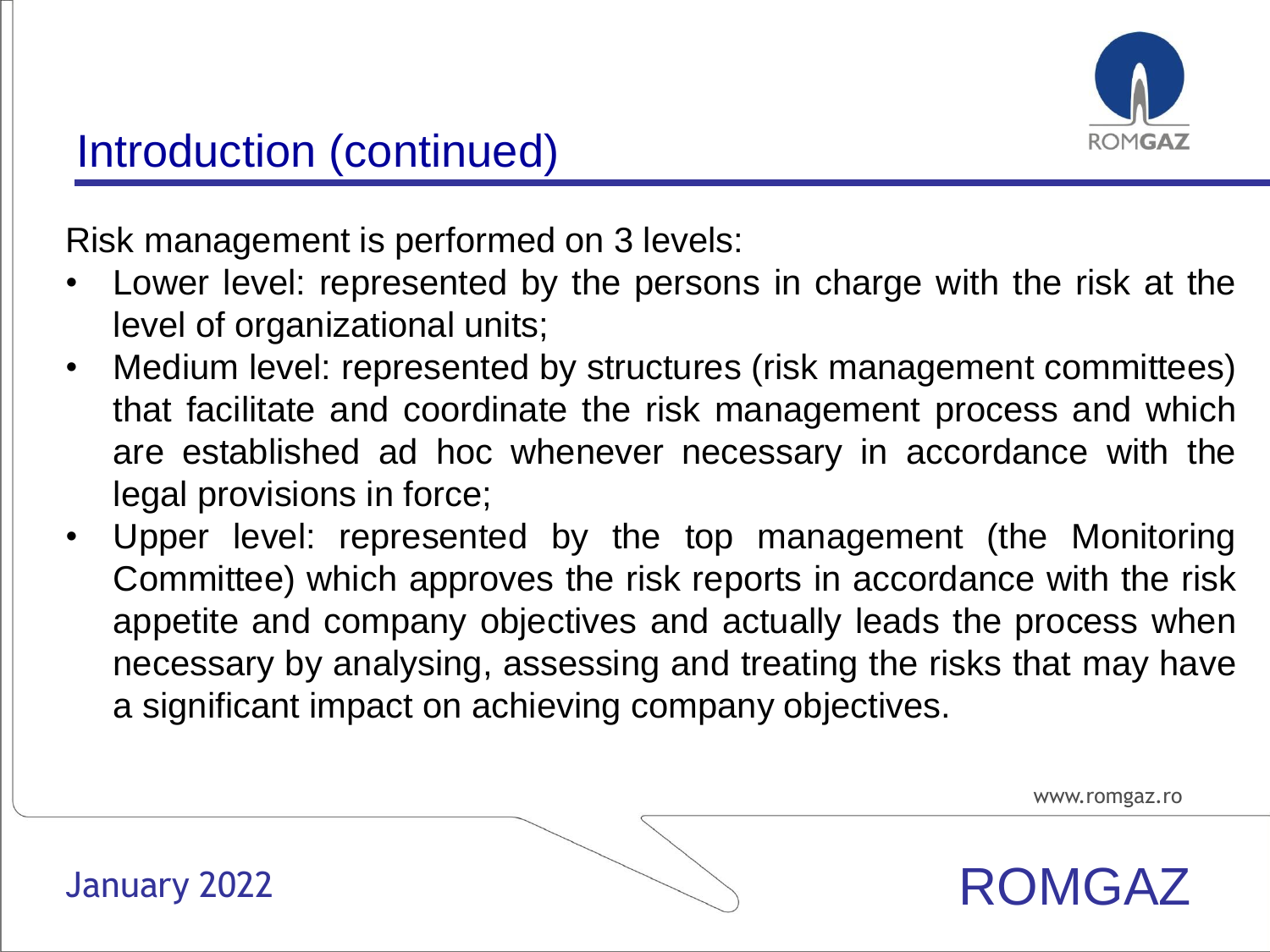

# The probability-impact matrix

The Risk Profile graphically captured below through the probabilityimpact matrix results from regrouping the risks identified, assessed and ranked in terms of the amount of exposure deviation from the risk tolerance.

| Very high (5) |               | $6\phantom{1}$     | $\overline{\mathbf{4}}$ |            | $\overline{2}$          | $\sim$         |  |  |
|---------------|---------------|--------------------|-------------------------|------------|-------------------------|----------------|--|--|
| High $(4)$    |               | 14                 | 56                      | 19         | $\overline{\mathbf{3}}$ | $\blacksquare$ |  |  |
| Medium (3)    | <b>IMPACT</b> | 21                 | 67                      | 78         | 6                       | $\blacksquare$ |  |  |
| Low(2)        |               | 45                 | 209                     | 39         | $\mathbf{3}$            | 1              |  |  |
| Very low (1)  |               | 33                 | 29                      | 12         | $\overline{2}$          |                |  |  |
|               |               | <b>PROBABILITY</b> |                         |            |                         |                |  |  |
|               |               | Very low (1)       | Low(2)                  | Medium (3) | High (4)                | Very high (5)  |  |  |

www.romgaz.ro

ROMGAZ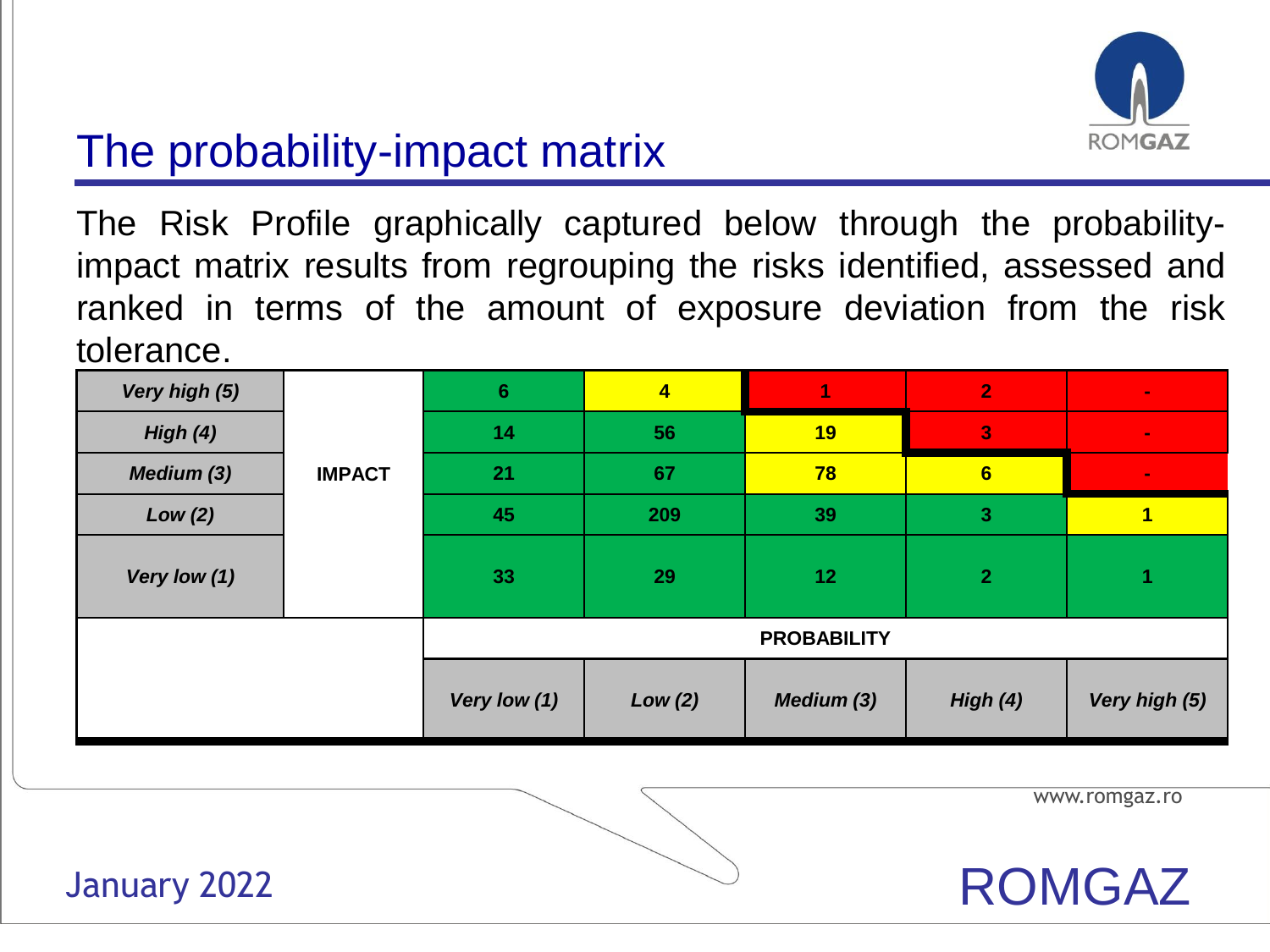

Following conclusions can be drawn from the Risk Profile Analysis, such as:

- according to the approved tolerance limit, there are 6 "intolerable" ("critical") risks (red coloured risks that represent only 0.92% of the total reported and identified risks (651); the relative low share for such risks is a positive aspect for the company showing the prudent and rigorous manner of performing activities;
- the above mentioned risks require identification and approval of a measurement plan for their treatment;

www.romgaz.ro

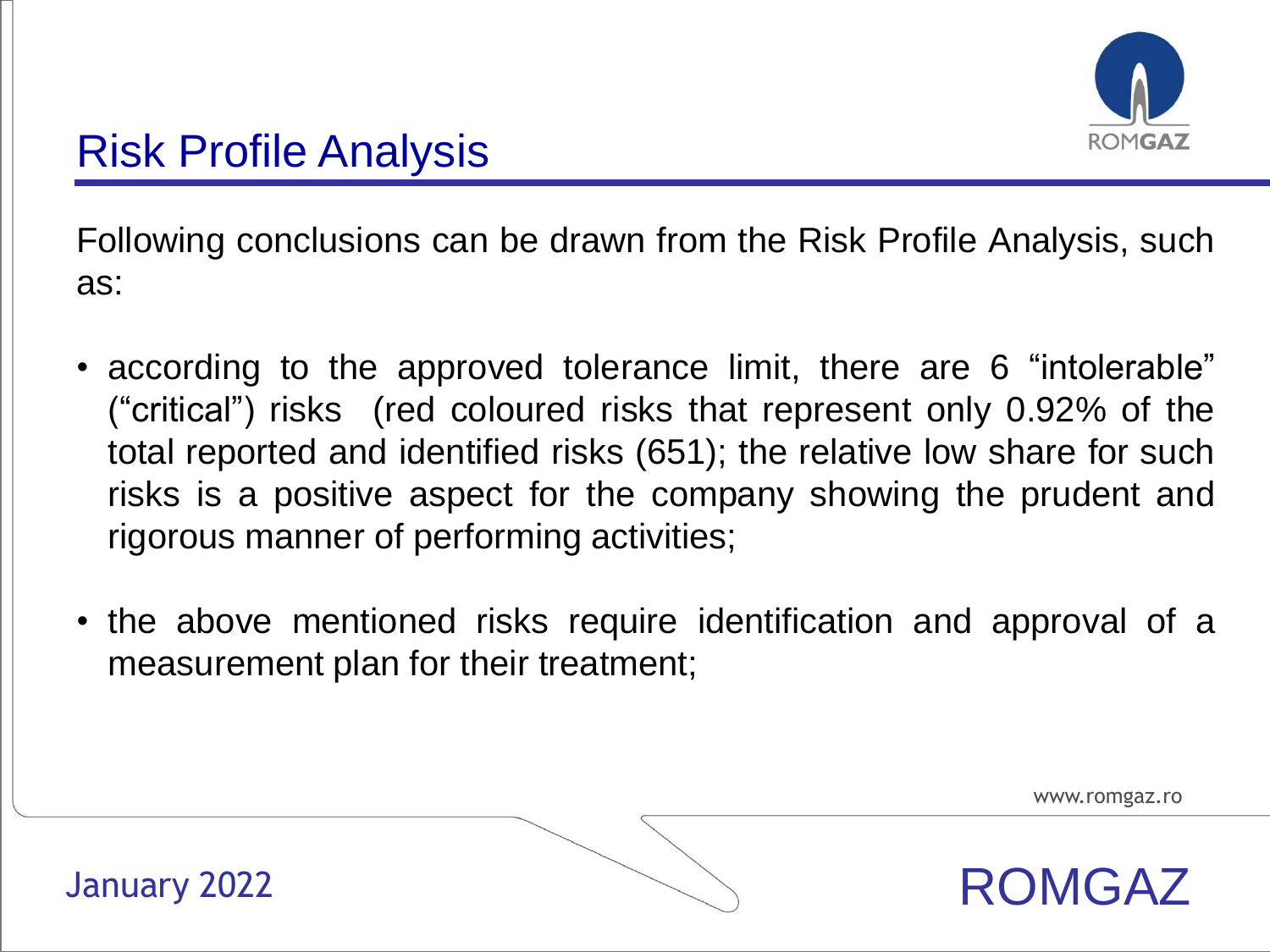

Following conclusions can be drawn from the Risk Profile Analysis, such as:

- there are 107 "low tolerance" risks recording an increase as compared to the last year (73 in 2021) – namely 16.44% of all identified risks; these risks imply a careful monitoring, so as to avoid their "migration" to "intolerable" risks;
- the rest of the identified risks 82.64%, are risks that do not require careful monitoring, namely urgent treatment measures or short term measures, representing 538 risks out of the total 651 identified risks;

www.romgaz.ro

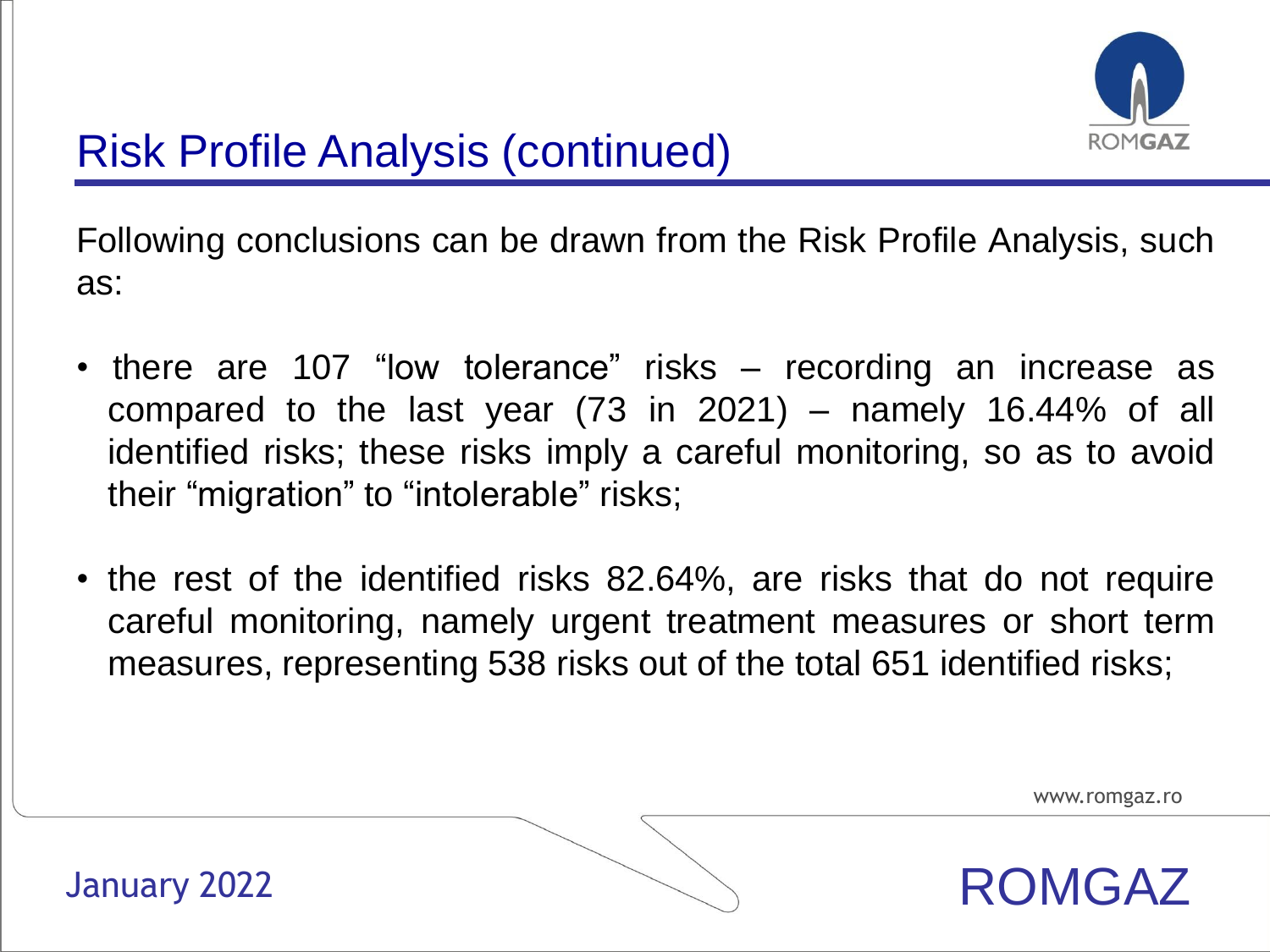

# Global Risk

The value of the company's Global Risk (GR) is calculated based on the number of risks identified and classified in the Risk Profile, as weighted average of risks exposure value.

The Global Risk Value lies between the value 1 – represented by the minimum exposure calculated as product between probability and impact  $(1x1)$  – and the maximum value – represented by the maximum exposure calculated as product between probability and impact (5x5).

#### Whereas:

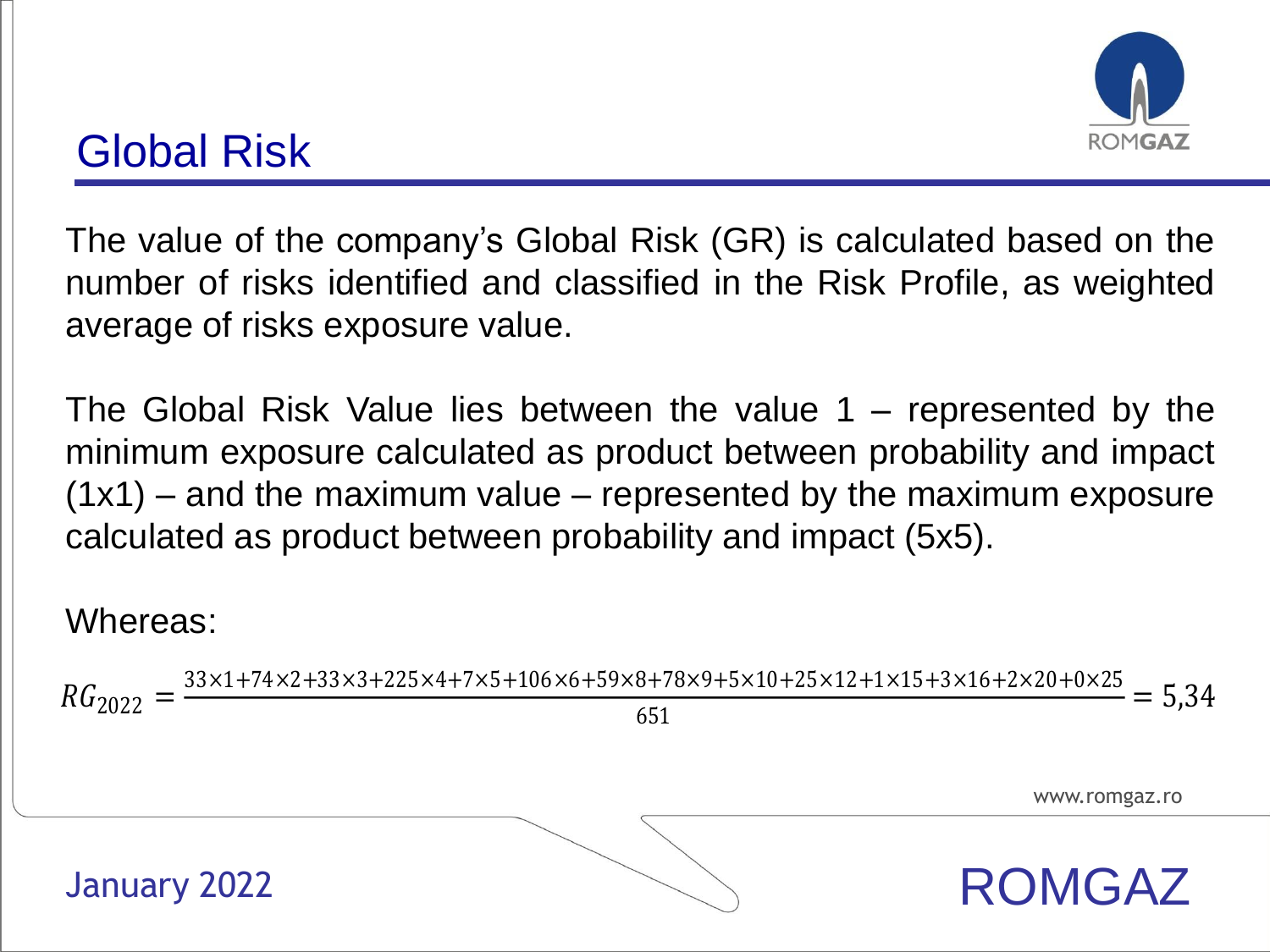

## Evolution of Global Risks

Evolution of Company's global risks for 2013-2022 is shown in the table below:

| <b>Global Risk</b> | 2013 | 2014 | 2015 | 2016 | 2017         | 2018 | 2019 | 2020 | 2021 | 2022 |
|--------------------|------|------|------|------|--------------|------|------|------|------|------|
| Value              | .00  | 6.22 | 5.62 | 5.30 | $-4-$<br>J.I | 4.95 | 5.29 | 5.19 | 5.01 | 5.34 |

By analyzing the 10 annual values of the Global Risk, we state the value of the company's Global Risk for 2022 is higher than the value for 2021.

www.romgaz.ro

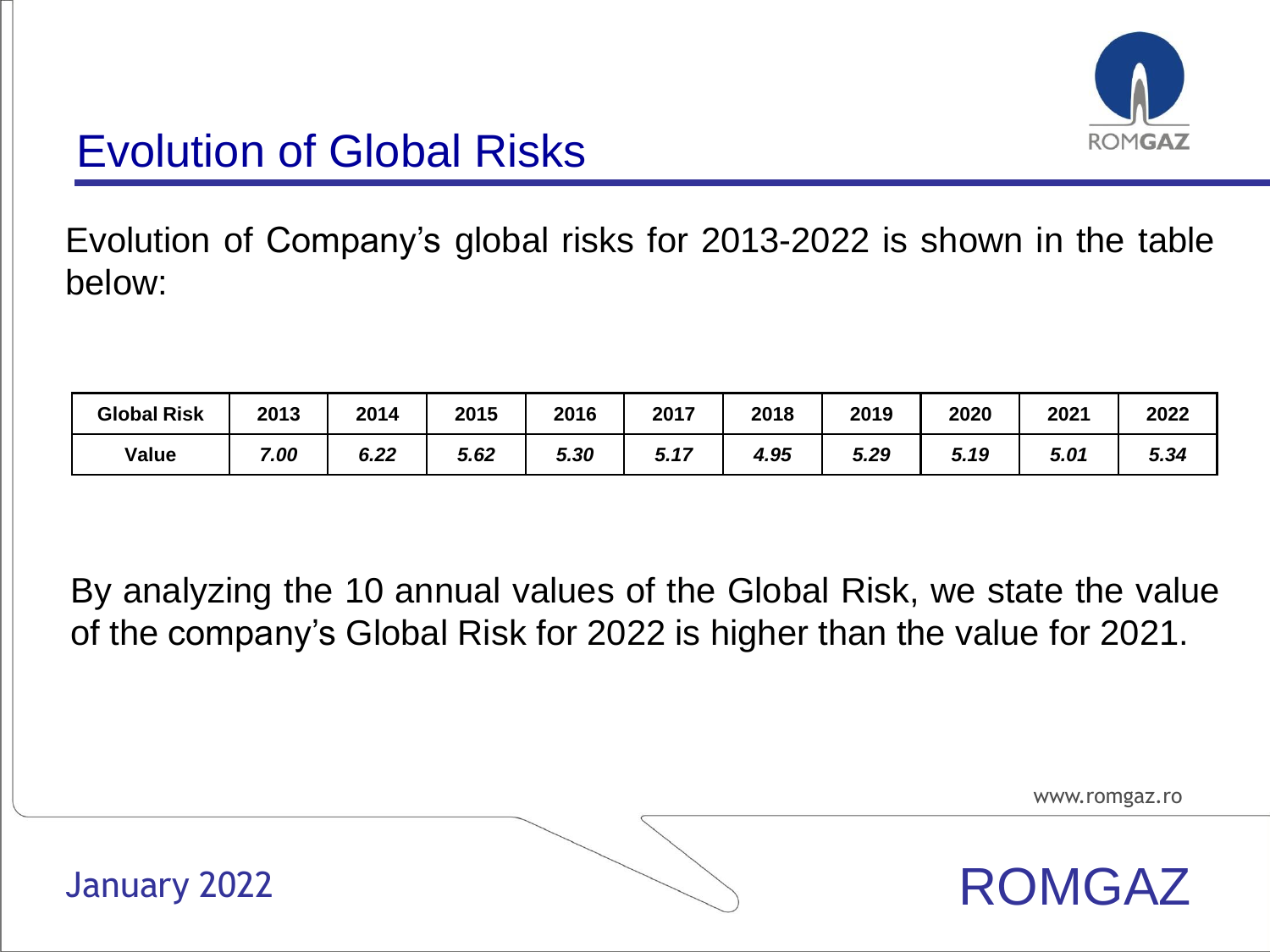

Main causes that led to a higher value of the Global Risk (5.34):

• increase of intolerable risks identified in 2022 to 6, as compared to only 2 risks in 2021, due to methodological guidance and awareness actions on the importance of risk management for the company's economy, on the need to perform an objective risk evaluation and to correctly identify their exposure, to present and approve measure plans on risk treatment in the Monitoring Committee;

www.romgaz.ro

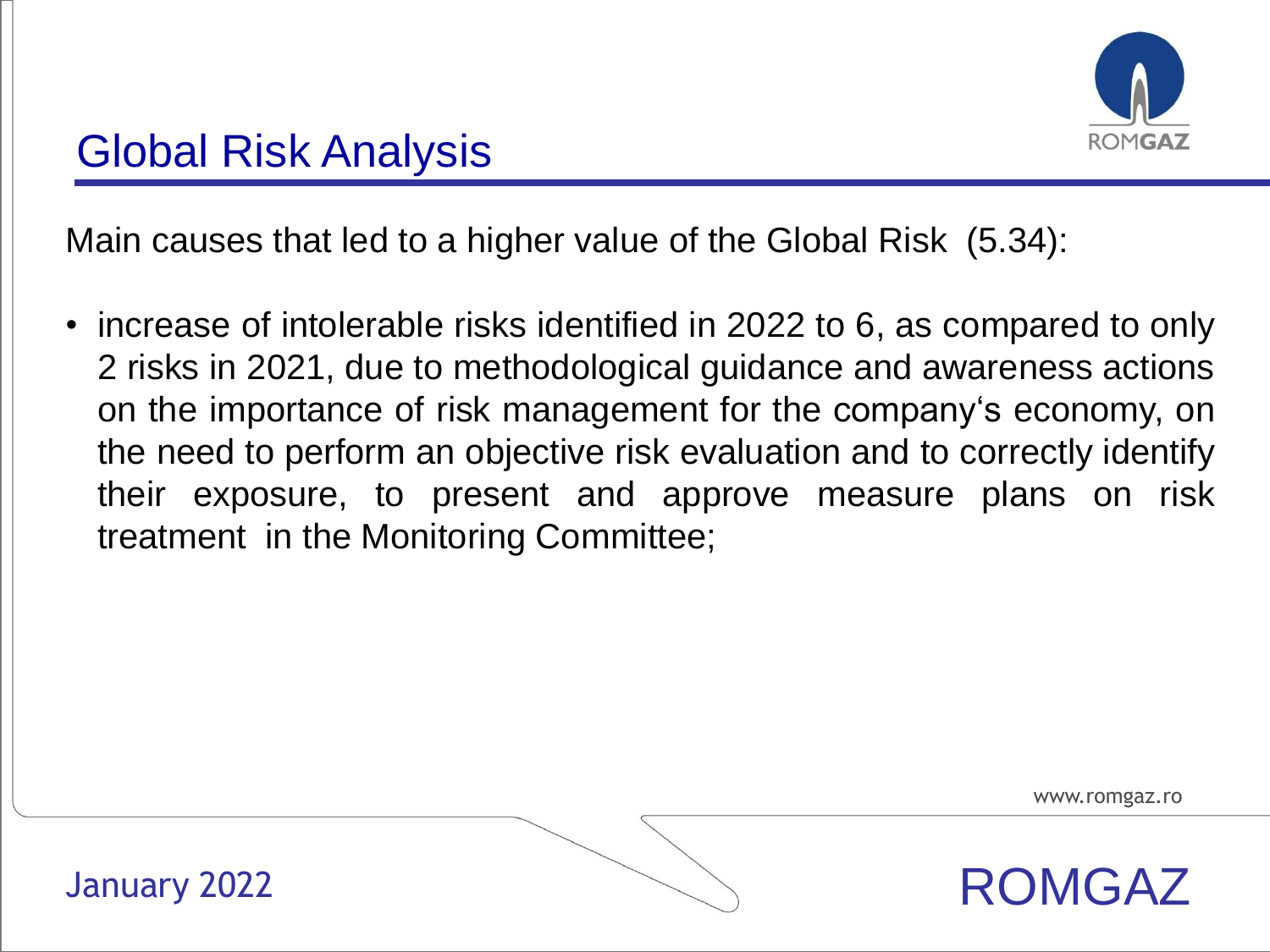

Main causes that led to a higher value of the Global Risk (5.34):

- increase of "low tolerance" risks from 73 identified in 2021 to 107 identified for 2022 – recording an upward trend in their share of total identified risks due to a rigorous implementation of risks management and an objective evaluation of risks exposures;
- proper implementation of risks management according to the above mentioned and of the risk identification degree that increased from 69% to 74%, which continues to lie below the objectives identification degree of 84.3%.

www.romgaz.ro

ROMGAZ